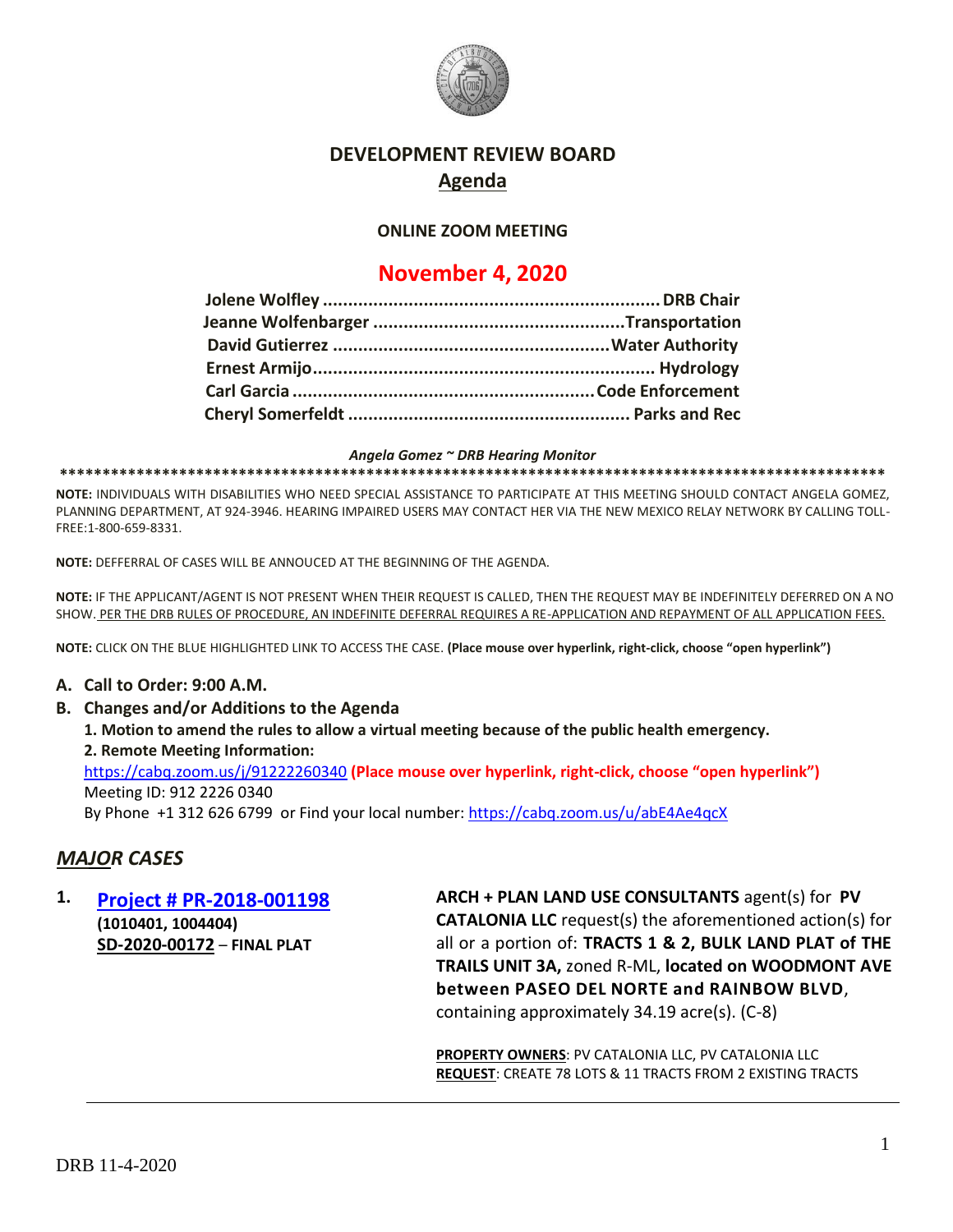| 2. | Project # PR-2020-003887<br>(1010532)<br>SI-2020-00367 - SITE PLAN                            | <b>SCOTT ANDERSON agent(s) for MICHAEL DRESKIN</b><br>request(s) the aforementioned action(s) for all or a portion<br>of: LOT 5, BLOCK 23, BROAD ACRES ADDN, zoned MX-M,<br>located at 2818 4TH ST NW, containing approximately 1.27<br>acre(s). (H-14) [Deferred from 7/8/20, 7/22/20, 7/29/20, 8/19/20, 9/2/20,<br>9/16/2, 10/28/20]]<br>PROPERTY OWNERS: MICHAEL DRESKIN<br>REQUEST: SITE PLAN FOR APARTMENT WITH MORE THAN 50 UNITS                                                                                                                                                                                                |
|----|-----------------------------------------------------------------------------------------------|----------------------------------------------------------------------------------------------------------------------------------------------------------------------------------------------------------------------------------------------------------------------------------------------------------------------------------------------------------------------------------------------------------------------------------------------------------------------------------------------------------------------------------------------------------------------------------------------------------------------------------------|
|    |                                                                                               | ** AGENT REQUESTS DEFERRAL TO NOVEMBER 18 <sup>TH</sup> , 2020.                                                                                                                                                                                                                                                                                                                                                                                                                                                                                                                                                                        |
| 3. | <b>Project # PR-2019-002543</b><br>SD-2020-00145 - VACATION OF PUBLIC<br><b>RIGHT-OF-WAY</b>  | NEW MEXICO / ZONING agent for FRANK CHAVEZ requests<br>the aforementioned action(s) for all or a portion of: Alley<br>between CONSTITUTION AVE NW and KINLEY AVE NW,<br>4th St. and 5th St. NW zoned MX-M, located at 1425 4 <sup>TH</sup> ST<br><b>CONSTITUTION</b><br>and<br>KINLEY, containing<br>between<br>approximately 3,500 square feet. (J-14) [Deferred from<br>9/16/20, 10/7/20]<br>PROPERTY OWNERS: CITY of ALBUQUERQUE<br><b>REQUEST: VACATE ALLEY</b>                                                                                                                                                                    |
| 4. | <b>Project # PR-2020-004448</b><br><b>SI-2020-00964 - MAJOR SITE PLAN</b><br><b>AMENDMENT</b> | STUDIO SOUTHWEST ARCHITECTS - JOE BLOWERS,<br>PROJECT MANAGER agent(s) for KAIROS POWER - LANCE<br>HAGERBUCH, SR DIRECTOR ENGINEERING request(s) the<br>aforementioned action(s) for all or a portion of: LOT D1, D2<br>& D3, MESA DEL SOL INNOVATION PARK II, zoned PC,<br>located at 5201 HAWKING DR SE between HAWKING DR<br>and CRICK CROSSING, containing approximately 32.5<br>acre(s). (Q-16) [Deferred from 10/14/20]<br>PROPERTY OWNERS: KAIROS POWER, CHAVEZ STEVE & GUZMAN<br>RUDY & DASKALOS PETE & SOULA<br>REQUEST: MODIFICATION TO SITE PLAN for ADDITION OF A 100' x 400'<br>SHELL BUILDING APPROXIMATELY 65 FEET HIGH |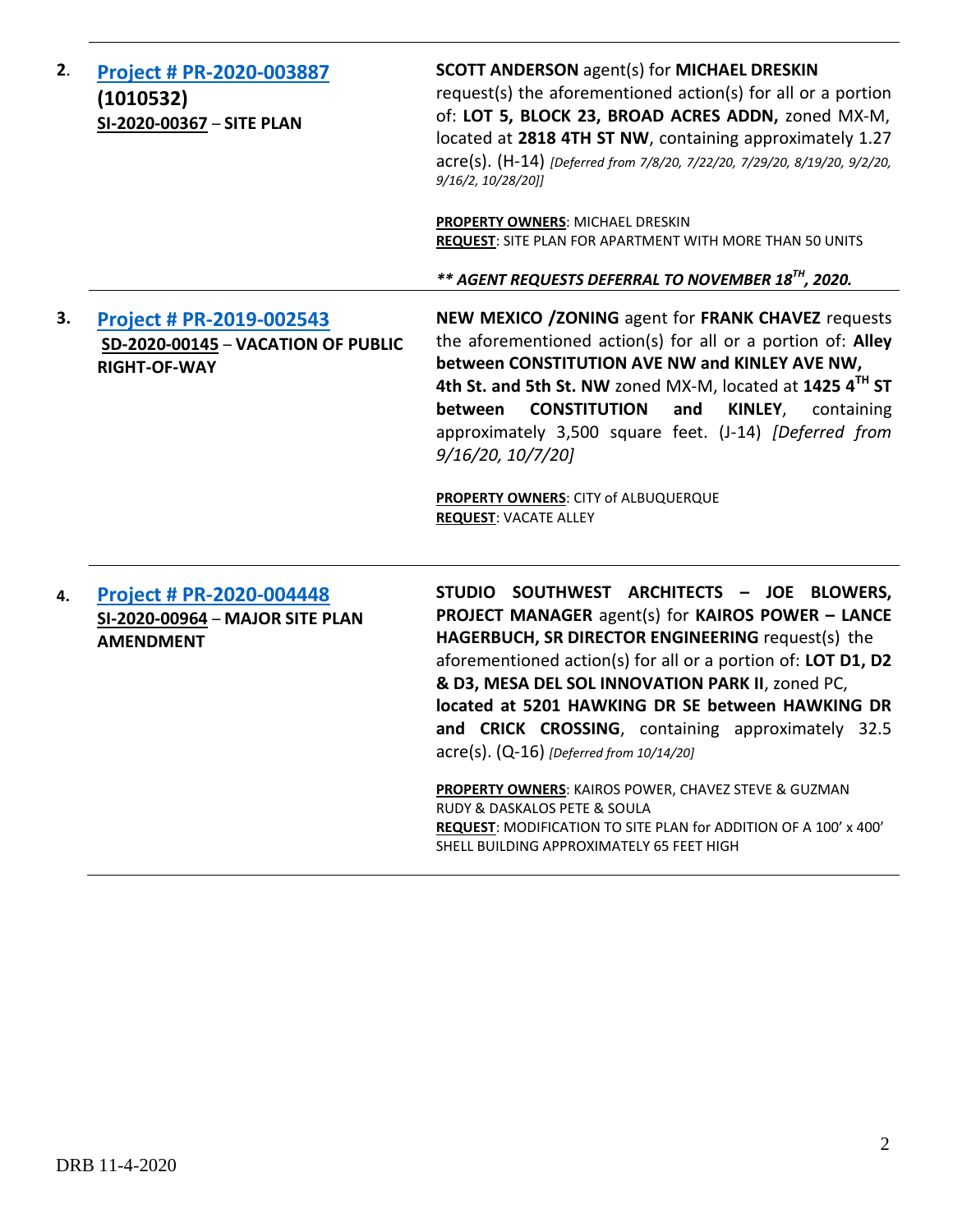### **5. [Project # PR-2019-002411](http://data.cabq.gov/government/planning/DRB/PR-2019-002411/DRB%20Submittals/PR-2019-002411_Sept_16_2020_Supplemental/Application/)**

**SD-2020-00102 – PRELIMINARY PLAT SD-2020-00103 – VACATION OF PUBLIC EASEMENT VA-2020-00154 – TEMPORARY DEFERRAL OF SIDEWALK CONSTRUCTION VA-2020-00155 -SIDEWALK WAIVER(A1) VA-2020-00157- SIDEWALK WAIVER (A2) VA-2020-00174** -**SIDEWALK WAIVER (A3) VA-2020-00179 -SIDEWALK WAIVER (A4) VA-2020-00160 -RDWAY WIDTH WAIVER (B1) VA-2020-00182 -RDWAY WIDTH WAIVER(B2) VA-2020-00183 -RDWAY WIDTH WAIVER(B3) VA-2020-00163 -RDWAY WIDTH WAIVER(B4) VA-2020-00164 -RDWAY WIDTH WAIVER(C) VA-2020-00165 -BLOCK WAIVER (D1) VA-2020-00166 -BLOCK WAIVER (D2) VA-2020-00185 – BLOCK WAIVER(D3) VA-2020-00168 – BLOCK WAIVER (D4) VA-2020-00169 – BLOCK WAIVER (D5) VA-2020-00170 – BLOCK WAIVER (D6) VA-2020-00171 – BLOCK WAIVER (D7) VA-2020-00172 – CUL DE SAC WAIVER (E)**

**ISAACSON & ARFMAN, INC**, PA agent(s) for **SUCCESS LAND HOLDINGS, LLC** request(s) the aforementioned action(s) for all or a portion of: **TRACTS A-1-A & B-1, ANDERSON HEIGHTS UNIT 4,** zoned R-1A, located at **118TH ST SW between AMOLE MESA AVE SW and COLOBEL SW**, containing approximately 82.931 acre(s). (N-08) *[Deferred from 7/8/20, 7/15/20, 8/26/20, 9/16/20, 10/14/20, 10/28/20]*

**PROPERTY OWNERS**: SUCCESS LAND HOLDNGS LLC C/O PRICE LAND & DEVELOPMENT GROUP INC

**REQUEST**: PRELIMINARY PLAT, VACATION OF PUBLIC EASEMENT, VARIANCE REQUESTS FOR TEMPORARY DEFERRAL OF SIDEWALK, SIDEWALK WAIVER, VARIANCE TO IDO, VARIANCE TO DPM

### **6. [Project # PR-2020-004086](http://data.cabq.gov/government/planning/DRB/PR-2020-004086/DRB%20Submittals/PR-2020-004086_Oct_21_2020/Application/)**

**SD-2020-00164** – **VACATION OF PUBLIC EASEMENT (PNM) SD-2020-00166 – VACATION OF PUBLIC EASEMENT(WATERLINE) SD-2020-00167 – VACATION OF PUBLIC EASEMENT(DRAINAGE) SD-2020-00165 – PRELIMINARY/FINAL PLAT VA-2020-00321 – SIDEWALK WAIVER**

**CONSENSUS PLANNING INC.,** agent(s) for **TITAN PROPERTY MANAGEMENT, LLC** request(s) the aforementioned action(s) for all or a portion of: **TRACT 1, THE FOOTHILLS,**  zoned R-MH, located on **TENNYSON ST NE between ACADEMY RD NE and SAN ANTONIO DR NE**, containing approximately 16.0519 acre(s). (E-22) *[Deferred from 10/21/20, 10/28/20]*

#### **PROPERTY OWNERS**: AMERICUS LLC

**REQUEST**: VACATE 3 EASEMENTS, REPLAT TO COMPETE VACATION AND DEDICATE ADDITION RIGHT-OF-WAY, AND WAIVER OF SIDEWALK ALONG SAN ANTONIO DRIVE.

### *MINOR CASES*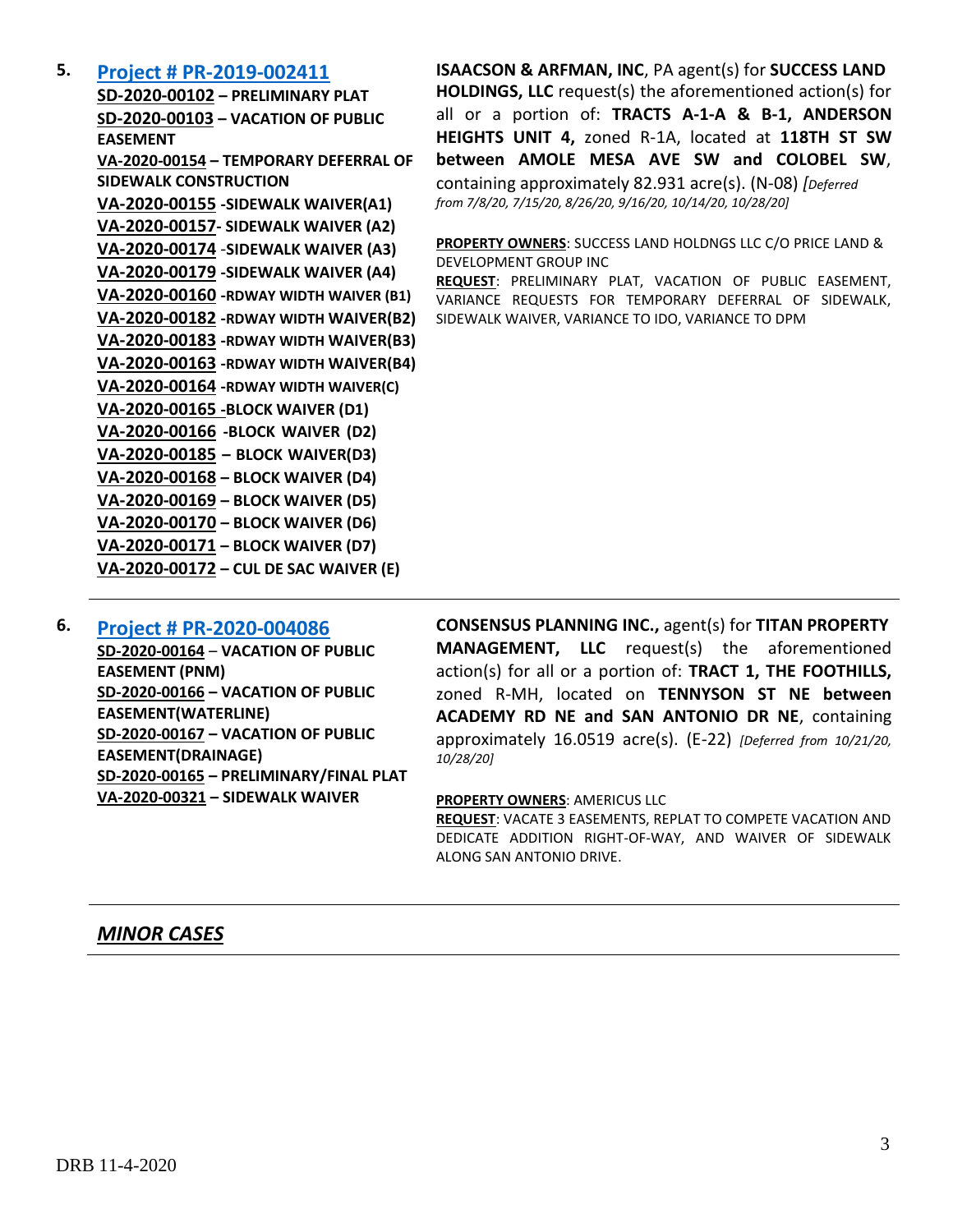| 7.  | PR-2020-004086<br>SI-2020-01095 - FINAL SIGN-OFF OF EPC<br><b>SITE PLAN</b>                                               | <b>CONSENSUS PLANNING INC. agent(s) for TITAN PROPERTY</b><br><b>MANAGEMENT, LLC</b> request(s) the aforementioned<br>action(s) for all or a portion of: TRACT 1, THE FOOTHILLS,<br>zoned R-MH, located at TENNYSON ST between ACADEMY<br>RD NE and SAN ANTONIO DR NE, containing approximately<br>16.0519 acre(s). (E-22) {Deferred from 10/14/20, 10/28/20]<br>PROPERTY OWNERS: AMERICUS LLC<br>REQUEST: DRB SIGN-OFF OF A SITE PLAN - EPC FOR A 281 UNIT MULTI-<br><b>FAMILY RESEDENTIAL DEVELOPMENT</b> |
|-----|---------------------------------------------------------------------------------------------------------------------------|-------------------------------------------------------------------------------------------------------------------------------------------------------------------------------------------------------------------------------------------------------------------------------------------------------------------------------------------------------------------------------------------------------------------------------------------------------------------------------------------------------------|
| 8.  | PR-2020-003626<br>SD-2020-00130 - PRELIMINARY/FINAL<br><b>PLAT</b><br>(Sketch Plat 4/22/20)<br>VA-2020-00360 - DPM WAIVER | ARCH + PLAN LAND USE CONSULTANTS agent(s) for JULIAN<br>& SUSANA CULL request(s) the aforementioned action(s)<br>for all or a portion of: 7A & 7B, VAN CLEAVE ACRES zoned<br>R-A, located at 1540 VAN CLEAVE NW between SAN ISIDRO<br>ST and GRIEGOS LATERAL, containing approximately 0.8233<br>acre(s). (G-13) [Deferred from 7/15/20, 7/29/20, 8/12/20, 9/2/20, 9/30/20,<br>10/14/20, 10/28/20]                                                                                                          |
|     |                                                                                                                           | PROPERTY OWNERS: JULIAN & SUSANA CULL<br><b>REQUEST: LOT LINE ADJUSTMENT BETWEEN 2 EXISTING LOTS</b>                                                                                                                                                                                                                                                                                                                                                                                                        |
| 9.  | PR-2020-004539<br>SD-2020-00169- PRELIMINARY/FINAL<br><b>PLAT</b>                                                         | <b>ALDRICH LAND SURVEYING agent(s) for LAS VENTANAS</b><br>NM, INC. request(s) the aforementioned action(s) for all or<br>a portion of: LOTS 1, 2, 3 & 5, VILLA LOMA ESTATES zoned<br>PD, located on NORTH SIDE OF MONTGOMERY between<br>SHILOH PL NE and TRAMWAY BLVD NE, containing<br>approximately 0.2537 acre(s). (F-22) [Deferred from 10/14/20]<br>PROPERTY OWNERS: LAS VENTANAS NM, LLC                                                                                                             |
|     |                                                                                                                           | REQUEST: CREATE 5 NEW LOTS FROM 5 EXISTING LOTS FOR<br>GRANTING/CREATION OF ACCESS AND MAINTENANCE EASEMENT                                                                                                                                                                                                                                                                                                                                                                                                 |
| 10. | PR-2019-002811<br>SD-2019-00158 - PRELIMINARY/FINAL<br><b>PLAT</b>                                                        | <b>RICHARD CHAVEZ</b> request(s) the aforementioned action(s)<br>for all or a portion of LOTS 7-10 BLOCK 44 PEREA<br>ADDITION, zoned R-1A, located at NEC of 15 <sup>th</sup> ST NW and<br><b>GRANITE AVE NW, containing approximately 0.32 acre(s).</b><br>(J-13) [Deferred from 9/11/1, 10/28/20]                                                                                                                                                                                                         |
|     |                                                                                                                           | PROPERTY OWNERS: CHAVEZ RICHARD GERARD<br><b>REQUEST: REPLAT 4 LOTS INTO 2</b>                                                                                                                                                                                                                                                                                                                                                                                                                              |